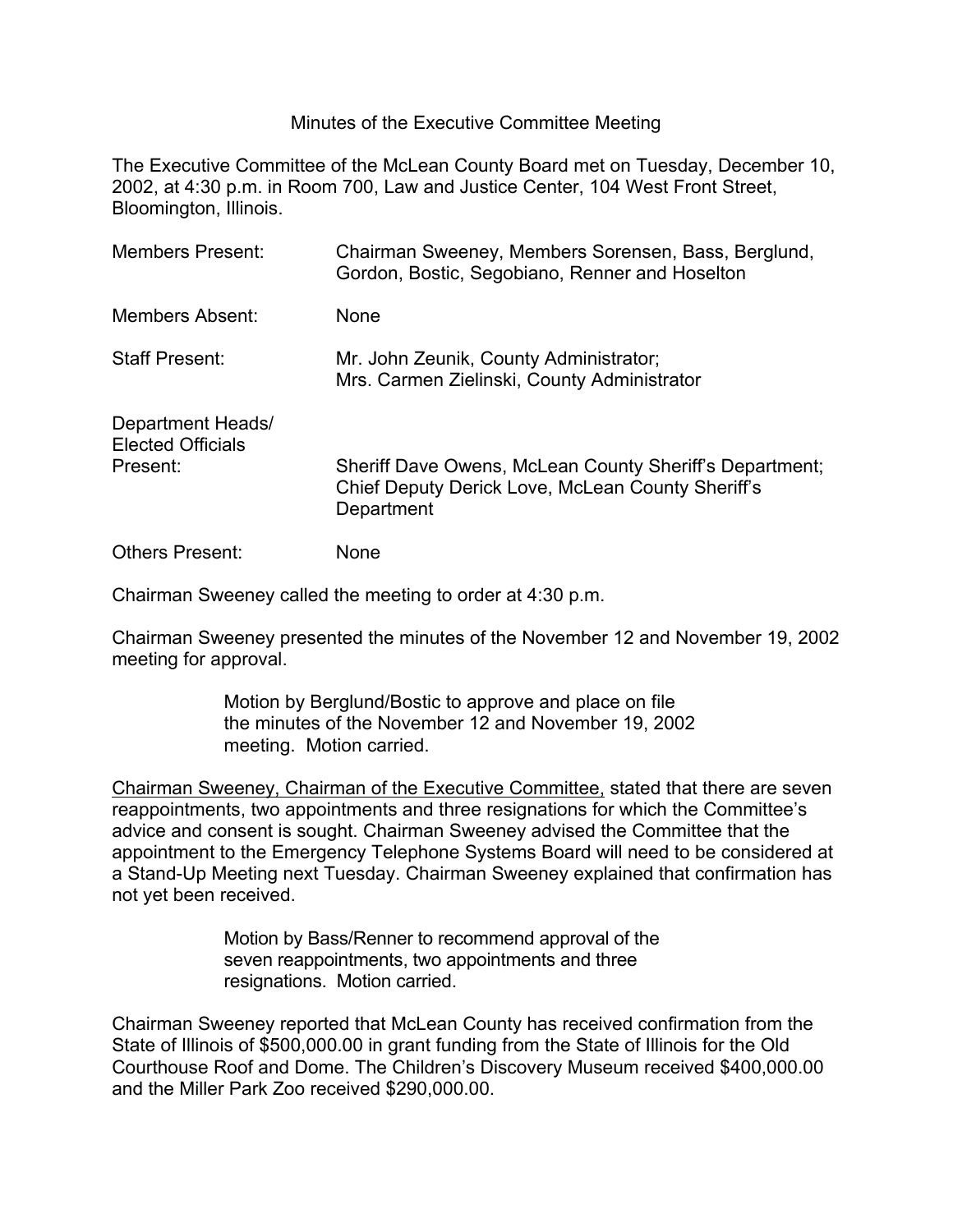Executive Committee Meeting Minutes December 10, 2002 Page Two

Chairman Sweeney presented a Request for Approval to Award the Purchase of Seven Vehicles for the McLean County Sheriff's Department.

> Motion by Renner/Berglund to recommend approval to Award the Purchase of Seven Vehicles for the McLean County Sheriff's Department. Motion carried.

Chairman Sweeney presented a Request for Approval of an Intergovernmental Agreement Reorganizing the Bloomington/Normal Area Economic Development Council.

> Motion by Berglund/Gordon to recommend approval of an Intergovernmental Agreement Reorganizing the Bloomington/Normal Area Economic Development Council. Motion carried.

Chairman Sweeney presented a Request for Approval of an Intergovernmental Agreement to Develop and Implement a Promotional Program to Aid Tourism in McLean County.

> Motion by Berglund/Bostic to recommend approval of an Intergovernmental Agreement to Develop and Implement a Promotional Program to Aid Tourism in McLean County. Motion carried.

Chairman Sweeney presented a Request for Approval of an Ordinance Establishing a Holiday Schedule for County Employees for the Year 2003.

> Motion by Renner/Bostic to recommend approval of an Ordinance Establishing a Holiday Schedule for County Employees for the Year 2003. Motion carried.

Chairman Sweeney presented a Request for Approval of an Ordinance Establishing County Board Meeting Dates for Calendar Year 2003.

> Motion by Bostic/Renner to recommend approval of an Ordinance Establishing County Board Meeting Dates for Calendar Year 2003. Motion carried.

Mr. George Gordon, Chairman of the Land Use and Development Committee, presented no items for action at this time.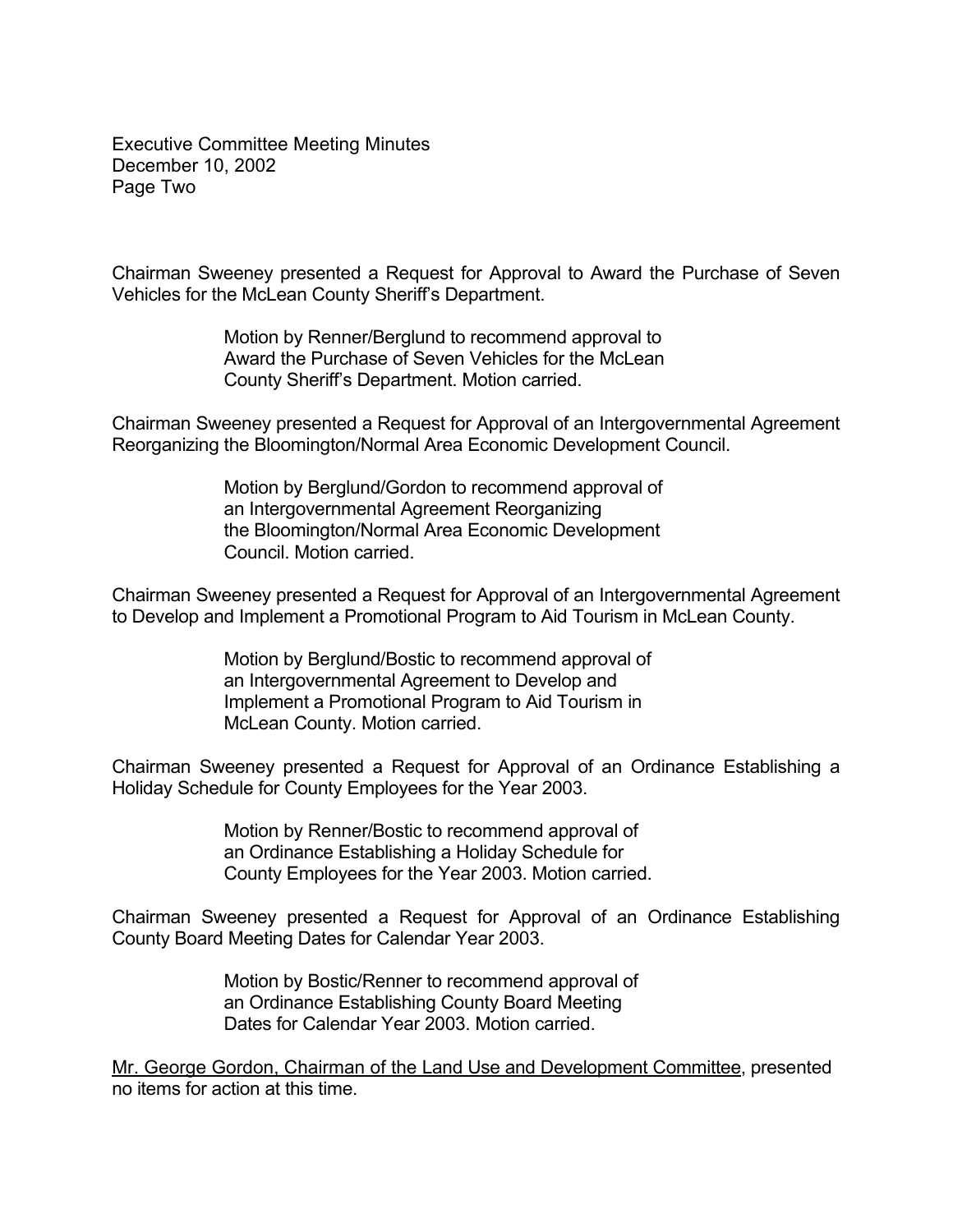Executive Committee Meeting Minutes December 10, 2002 Page Three

Ms. Diane Bostic, Chairman of the Property Committee, presented a Request for Approval of Attachment Number 12 to the Amendment to the Lease and Operation and Maintenance Agreement for the Law and Justice Center.

> Motion by Bostic/Sorensen to recommend approval of Attachment Number 12 to the Amendment to the Lease and Operation and Maintenance Agreement for the Law and Justice Center. Motion carried

Ms. Bostic presented a Request for Approval of Attachment Number 1 to the Amendment to the Lease and Operation and Maintenance Agreement for the Government Center (City/County Office Building).

> Motion by Bostic/Gordon to recommend approval of Attachment Number 1 to the Amendment to the Lease and Operation and Maintenance Agreement for the Government Center (City/County Office Building). Motion carried.

Ms. Bostic presented a Request for Approval of a Lease Agreement Between the County of McLean and the Public Building Commission of McLean County – Old County Courthouse.

> Motion by Bostic/Renner to recommend approval of Lease Agreement between the County of McLean and the Public Building Commission of McLean County – Old County Courthouse.

With the transfer of the Old County Courthouse to the Public Building Commission (PBC) and with the County leasing it back from the PBC, Mr. Sorensen asked who has the ultimate responsibility over the grant money awarded for the renovation of the dome and repair of the roof. Mr. Zeunik answered that the applicant for the grant was the McLean County Museum of History. Mr. Zeunik noted that under the proposed contract with the PBC, Item D of the agenda, the County will continue to be responsible for the maintenance of the Old County Courthouse.

Mr. Segobiano expressed his concerns regarding this contract. Mr. Segobiano recommends that the contracts and leases be reviewed by legal counsel and that legal counsel report back to the County Board.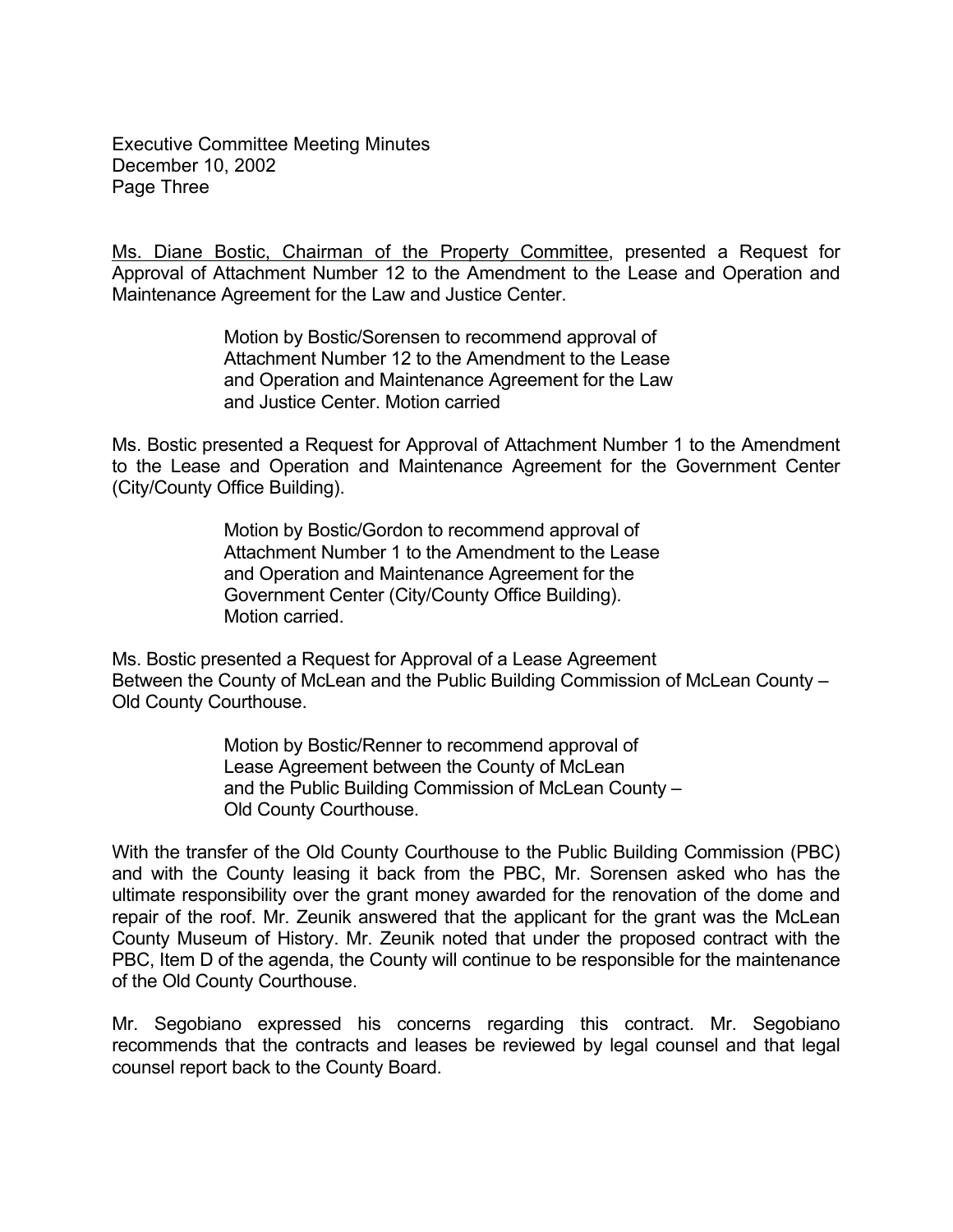Executive Committee Meeting Minutes December 10, 2002 Page Four

Chairman Sweeney suggested that Mr. Eric Ruud be present at a Stand-Up Meeting prior to the Board Meeting so that he can explain this and answer any questions from Committee members.

Motion carried.

Ms. Bostic presented a Request for Approval of a Contract between the Public Building Commission of McLean County and the County of McLean for Operation and Maintenance of the Old County Courthouse.

> Motion by Bostic/Hoselton to recommend approval of a Contract between the Public Building Commission of McLean County and the County of McLean for Operation and Maintenance of the Old County Courthouse.

Mr. Gordon referred to Page 28, where there are some blanks in the agreement. Mr. Gordon asked if these blanks need to be filled in at this time. Mr. Zeunik answered that the annual rent and payment figure should be \$123,580.00. The primary reason for the blank spaces is that this contract has been set up as a mechanism for future attachments, where the dates and monetary figures can be incorporated as needed.

Motion carried.

Mr. B.H. "Duffy" Bass, Chairman of the Transportation Committee, presented no items for action at this time. Mr. Bass informed the Committee that the Request for Approval of an Agreement with BLDD Architects, Inc., for storage and materials garage Phase I, has been tabled until more information has been received and reviewed by the Transportation Committee.

Mr. Matt Sorensen, Chairman, Finance Committee, presented a request for approval to fill a Vacant Correctional Officer position within the Sheriff's Department.

> Motion by Sorensen/Renner to recommend approval of the request to fill a Vacant Correctional Officer position within the Sheriff's Department. Motion carried.

Mr. Sorensen presented a request to fill a Pending Vacancy within the Public Defender's Office.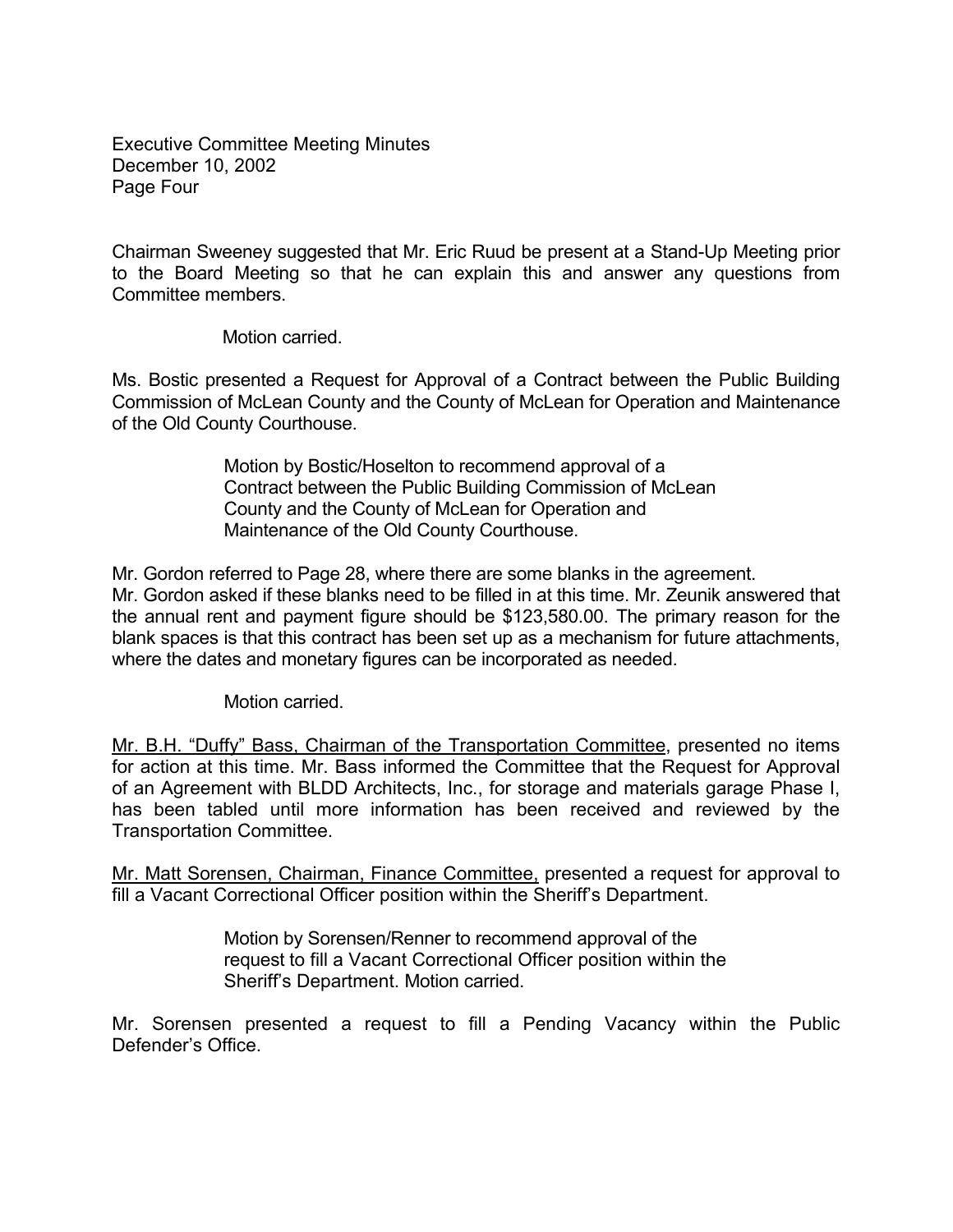Executive Committee Meeting Minutes December 10, 2002 Page Five

> Motion by Sorensen/Renner to recommend approval of a request to fill a Pending Vacancy within the Public Defender's Office. Motion carried.

Mr. Sorensen presented a Request for Approval of a Motor Vehicle Lease Agreement for Show Bus.

> Motion by Sorensen/Bostic to recommend approval of a Motor Vehicle Lease Agreement for Show Bus. Motion carried.

Mr. Sorensen presented a Request for Approval to fill Vacant Positions within the State's Attorney's Office.

> Motion by Sorensen/Hoselton to recommend approval of a request to fill Vacant Positions within the State's Attorney's Office.

Mr. Gordon asked how many vacant positions in the State's Attorney's Office need to be filled. Mr. Sorensen answered that there were two vacant positions in the State's Attorney's Office.

Motion carried.

Mr. Tari Renner, Chairman of the Justice Committee, presented a Request for Approval of an Emergency Appropriation Ordinance Amending the McLean County Fiscal Year 2002 Combined Annual Appropriation and Budget Ordinance, Juvenile Accountability Grant Fund 0005, Court Services 0022, Juvenile Probation.

> Motion by Renner/Berglund to recommend approval of an Emergency Appropriation Ordinance Amending the McLean County Fiscal Year 2002 Combined Annual Appropriation and Budget Ordinance, Juvenile Accountability Grant Fund 0005, Court Services 0022, Juvenile Probation. Motion carried.

Mr. Renner presented a Request for Approval of three Intergovernmental Agreements between McLean County and the City of Bloomington, Town of Normal and Illinois State University for Centralized Booking Services.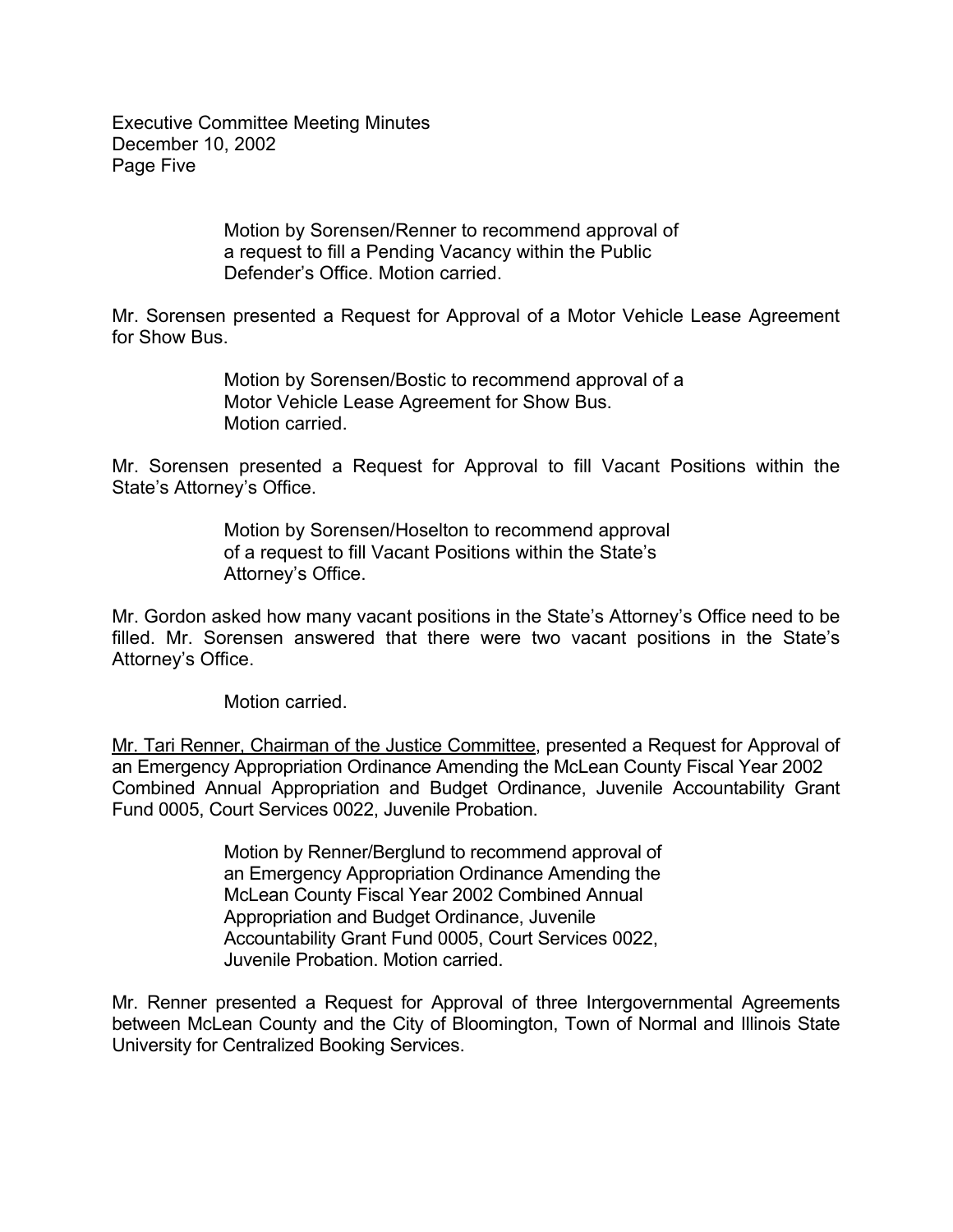Executive Committee Meeting Minutes December 10, 2002 Page Six

> Motion by Renner/Berglund to recommend approval of Intergovernmental Agreements between McLean County and the City of Bloomington, Town of Normal and Illinois State University for Centralized Booking Services. Motion carried.

Mr. Renner presented a Request for Approval of a Letter of Understanding between the McLean County Board and the Regional Office of Education for McLean and DeWitt Counties.

> Motion by Renner/Bostic to recommend approval of a Letter of Understanding between the McLean County Board and the Regional Office of Education for McLean and DeWitt Counties. Motion carried.

Mr. Renner noted that item f, which is a Request for Approval of a Resolution requesting State Funding of Residential Treatment for Selected Juvenile Offenders, will not be presented to the County Board at this time. The Justice Committee recommends sending this item to the Executive Committee's Legislative Subcommittee for their review and recommendation. Members of the Executive Committee concurred.

Mr. Renner commented on the request to fill vacancies in the State's Attorney's Office. Mr. Renner stated that the Finance Committee and the Justice Committee have recommended approval of the reorganization proposed by the State's Attorney. Essentially, there will be one position of an Assistant State's Attorney V and three positions of an Assistant State's Attorney IV. The proposed reorganizatoin is expected to save the General Fun approximately \$13,500.00 in fiscal year 2003.

Mr. Zeunik updated the Budget Amendments Status through November 30, 2002.

Mr. Zeunik reported that the three primary revenues received from the State are down. Sales Tax revenue stands at 89.4% of the projected budget. State Tax stands at 87.64% of the projected budget and Personal Property Replacement Tax stands at 73.2% of the projected budget. Total revenues in the County's General Fund, as of November 30, 2002, stands at 87.5% of the projected budget. The positive point that needs to be mentioned is that, based on the reductions approved by the County Board this summer, expenses as of November 30<sup>th</sup> stand at 86% for the General Fund. Mr. Zeunik expects the General Fun in Fiscal Year 2002 to finish in the black.

Chairman Sweeney asked whether there were any other Business and Communications. Hearing none, Chairman Sweeney presented the bills and transfers as recommended by the Auditor's Office for approval.